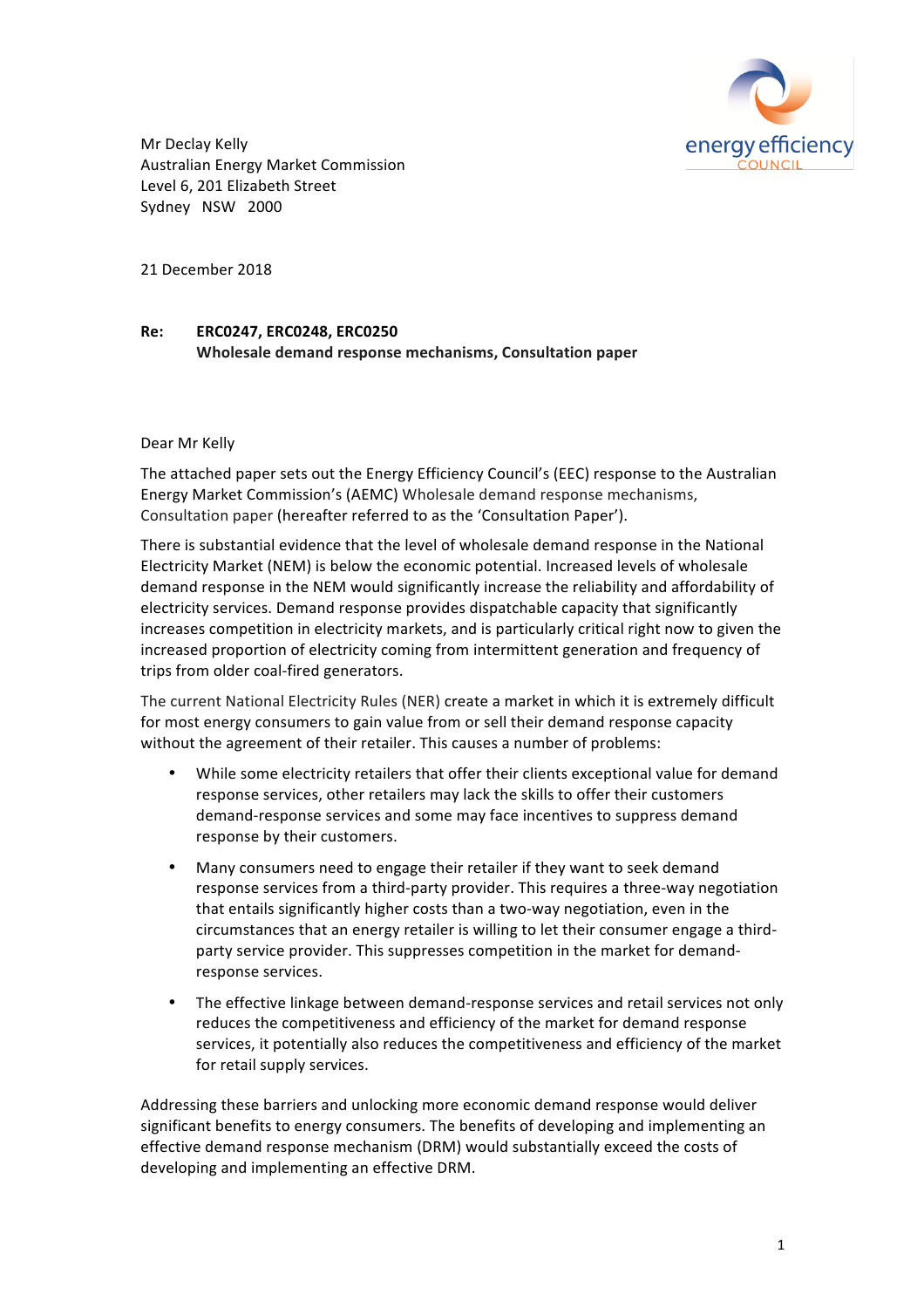The EEC:

- Strongly supports the development of a DRM based on key elements of the Rule Change proposals by the South Australian Government and by the Public Interest Advocacy Centre (PIAC), Total Environment Centre (TEC) and the Australia Institute (TAI).
- Supports further consideration of the South Australian Government's proposal to a transitional, separate market for demand response prior to the implementation of a wholesale demand response mechanism. The EEC can believes that there is merit in developing a detailed design for this proposal, which would enable the AEMC, EEC and others to properly consider the pros and cons of a transitional market.
- Opposes the Australian Energy Council's (AEC) proposed Rule Change, which involves the development of a wholesale demand response register. The EEC recommends that the AEMC does not give any further consideration to the AEC's proposed Rule Change, as it manifestly fails to address the impediments to demand response that have been identified by the AEMC and others.
- Opposed a model for wholesale demand response that is based on rewarding consumers for involuntary load-shedding. This model fails to encourage demand response by consumers who are most willing, or most incentivized, to do so.

We look forward to continuing to engage with the AEMC on this matter. For further information please contact me on rob.murray-leach@eec.org.au or 0414 065 556.

Yours sincerely

Rob Murray-Leach Head of Policy Energy Efficiency Council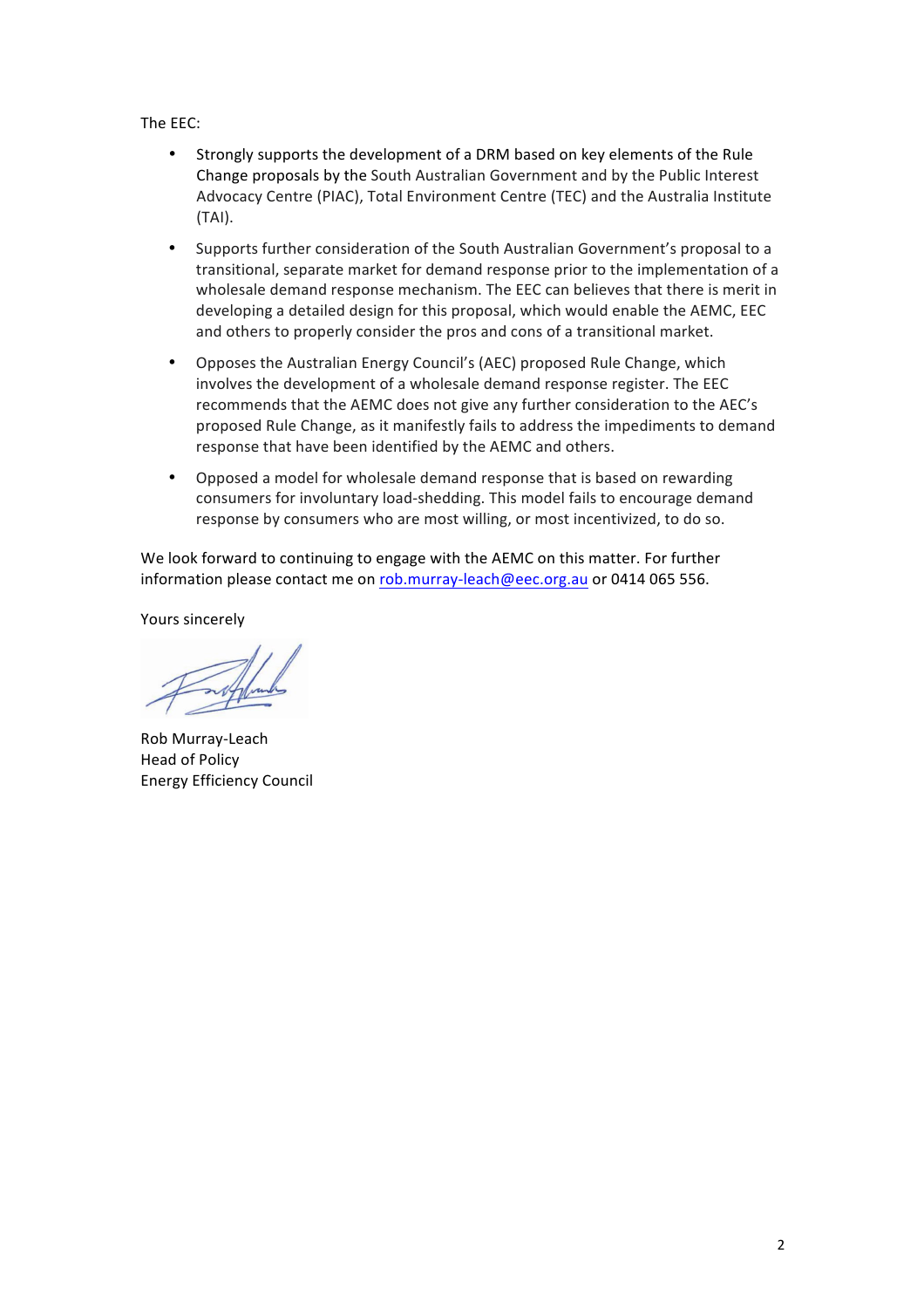

**Energy Efficiency Council submission on** 

**ERC0247, ERC0248, ERC0250 Wholesale Demand Response Mechanisms Consultation Paper**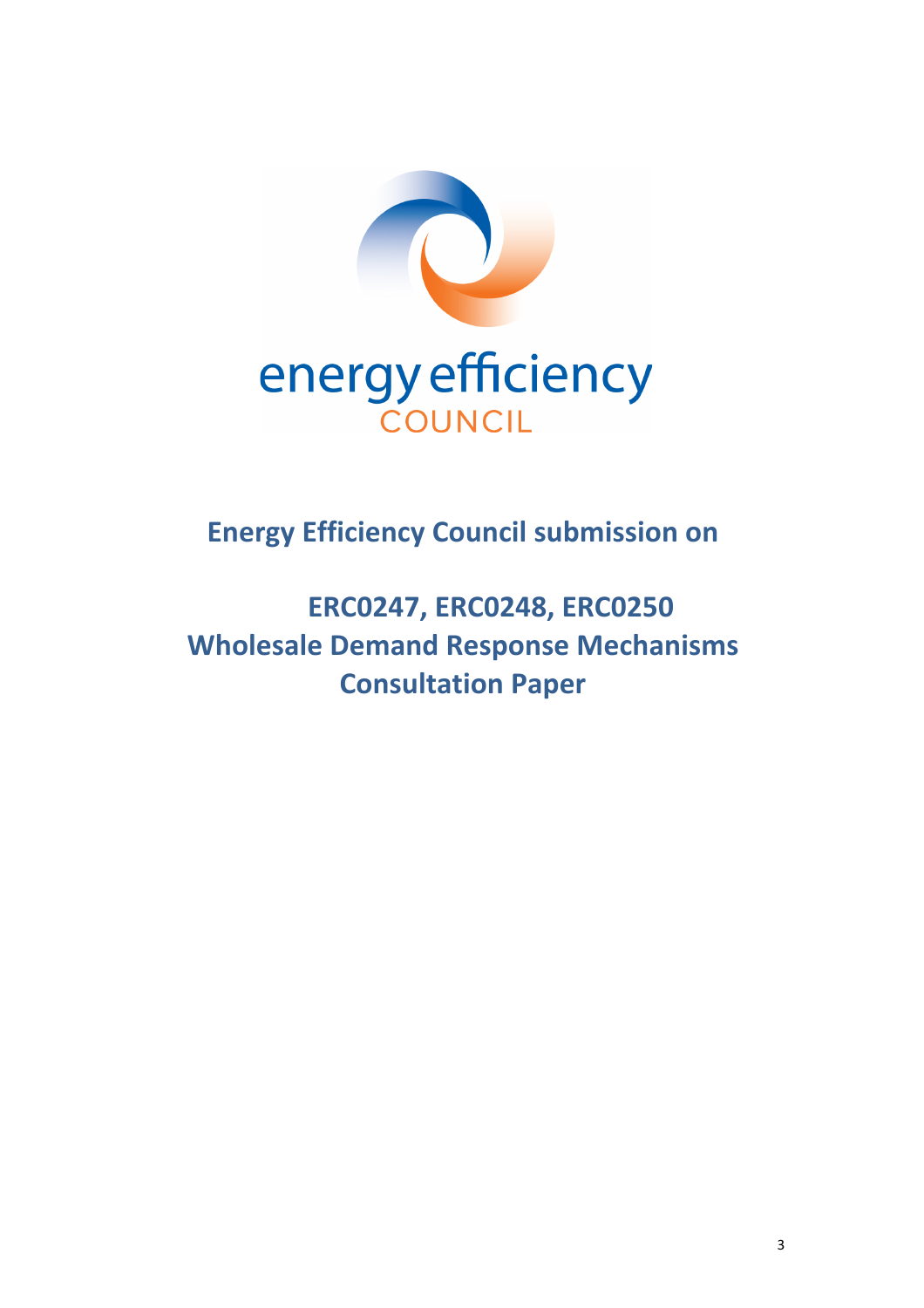### **Table of Contents**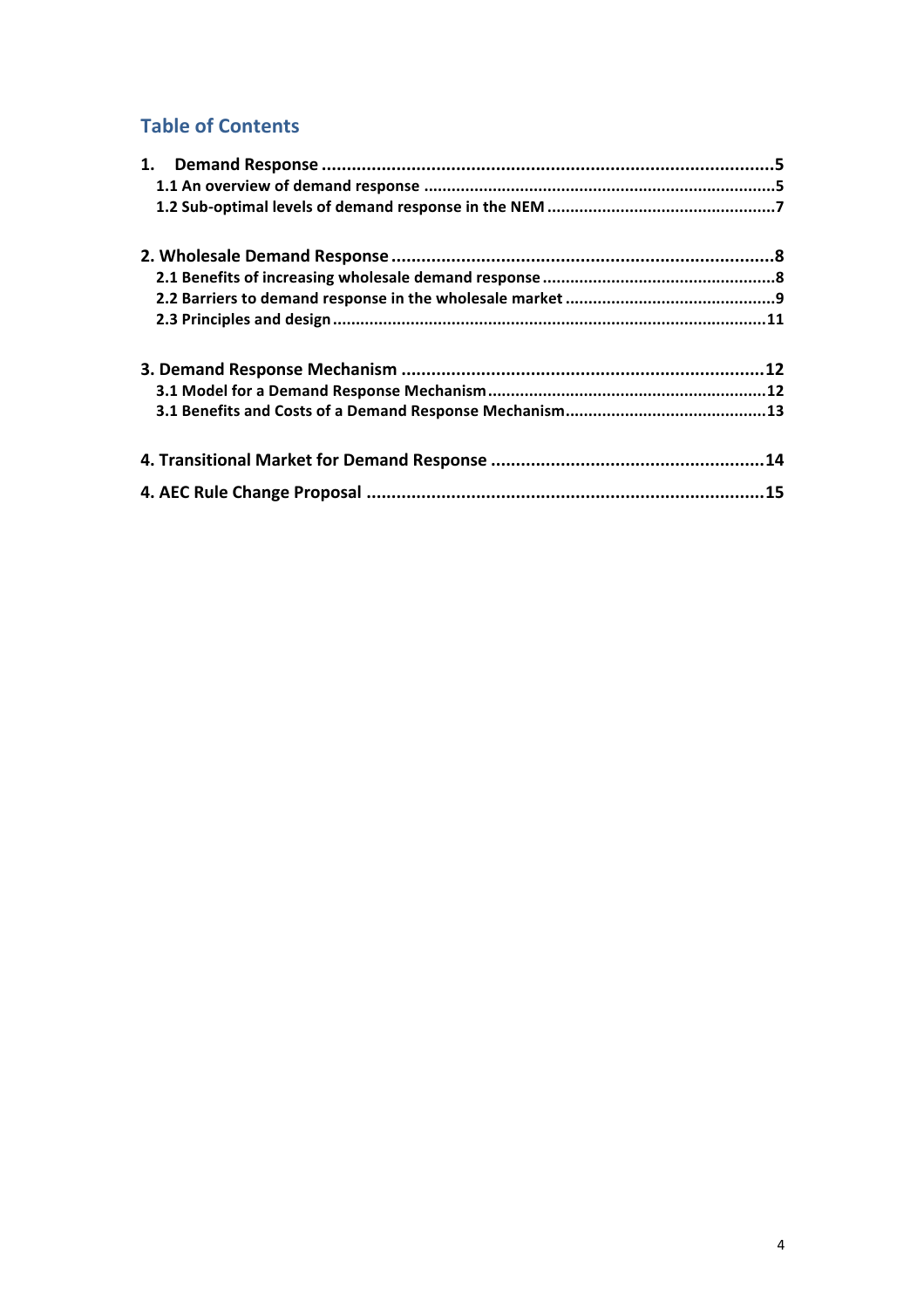# **1. Demand Response**

#### **1.1 An overview of demand response**

Demand response simply means changing energy demand in response to some signal from the energy market, such as energy prices. Demand response operates at:

- Various scales, including reducing demand from aluminium smelters, deferring cooling in warehouses and switching off household washing-machines.
- Various periods of time, from short fluctuations in demand in chilling units, to longer impact actions such as deferring water pumping by 24 hours.
- Various levels of automation and control, including automated remote load shedding and households manually switching off appliances.
- Various levels of coordination, from independent actions by large energy users to the development of complex portfolios by networks, retailers and aggregators.

The EEC notes that some forms of demand response are not desirable and should be discouraged. For example, vulnerable households should not be encouraged to reduce their air conditioner use during heat waves as this can impact their health and safety. There is a huge potential for demand response from sources that have very limited impacts on energy users, and appropriate rules and competitive markets will ensure that the market deploys these low-impact forms of demand response.

Demand response is low-cost and highly dispatchable. Recent technology developments in remote shedding, automation and coordination can enable millions of small loads to provide reliable and affordable demand response capacity.

This makes demand response perfectly suited to supporting increased penetration of intermittent generation, both in reducing demand when supply is low but also activating demand to soak up excess supply. A recent paper by Amory Lovins concludes that demandand supply-side flexibility (including demand response) can support high penetrations of intermittent renewables without electrical storage and at "generally lower cost than fossil*fuel backup or bulk electrical storage".*<sup>1</sup>

Demand response is particularly valuable in this period of transition and uncertainty, as its relatively low set up costs means that it delivers significant option value. For example, if Network Service Providers invest in network augmentations to meet a relatively short-term increase in peak demand in a region, that extra capacity might sit idle for many decades. In contrast, demand response capacity can easily be retired with very little loss of value.

The varied forms of demand response mean that it can provide various services. The EEC agrees with the conclusion in the Interim Report that demand response can provide:

- **Capacity in the wholesale electricity market:** This is generally provided by demand response that can be deployed on a regular basis with limited impacts, such as short-term reductions in the output of chiller units.
- **Emergency capacity:** This is generally provided by demand response that should be deployed very infrequently, such as reduced industrial output for a period of hours.
- Frequency Control Ancillary Services (FCAS): This is often provided by very rapid automated changes in demand that are virtually unnoticeable to energy users.

 $1$  Lovins, A. 2017 "Reliably integrating variable renewables: Moving grid flexibility resources from models to results." The *Electricity Journal vol* 30 pp58-63.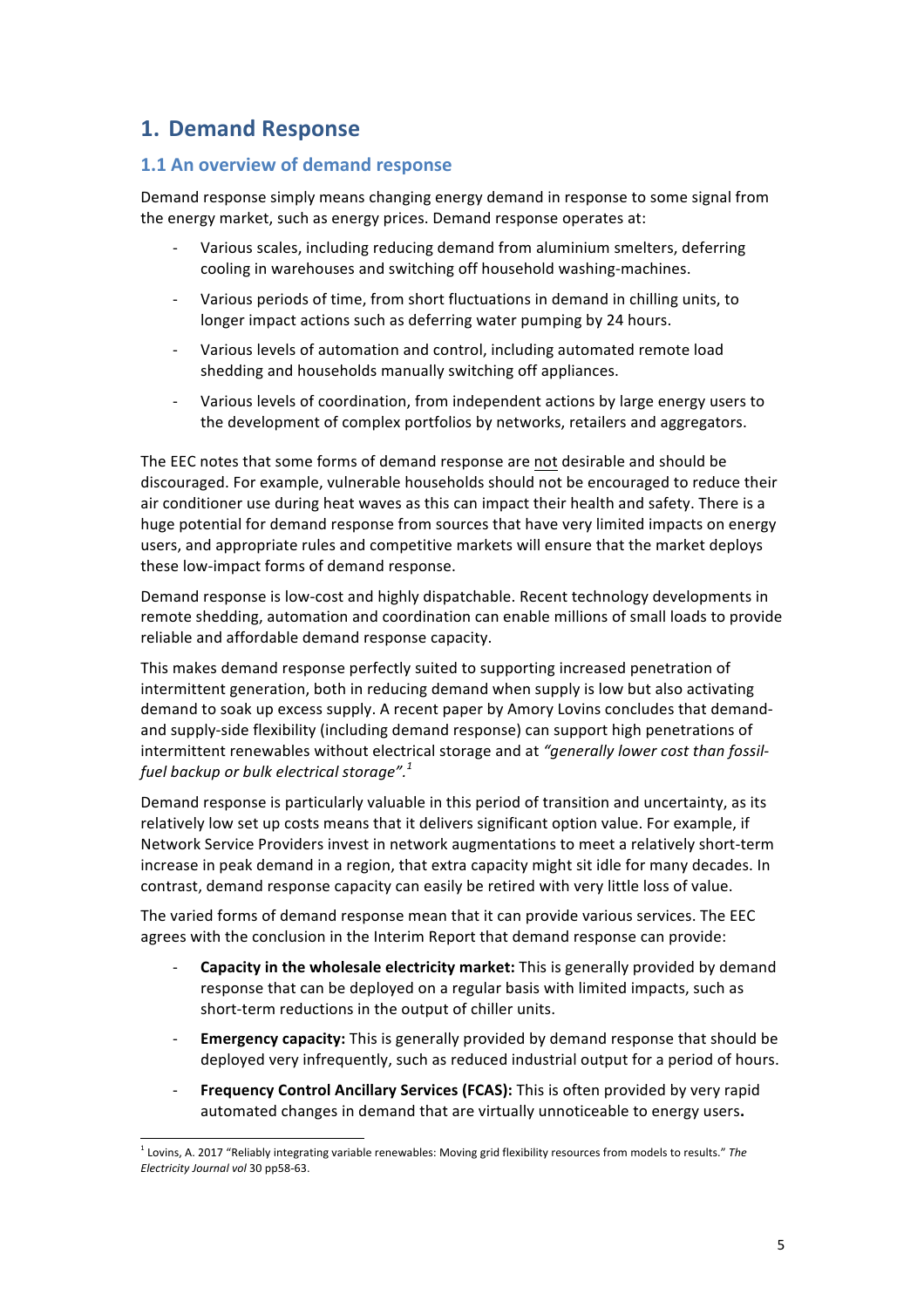Network support: Demand response can reduce peak demand, helping to maintain grid reliability and reducing the need for expenditure on network infrastructure.

There are interactions between these four markets, and energy user will be able to secure greater returns and provide lower-cost services if they are able to sell their demand response capacity into multiple markets (e.g. FCAS and wholesale capacity). This means that creating markets for all four of the services that demand-response can deliver will maximise the available capacity of low-cost demand response.

Although the costs of developing demand response resources are falling, developing resources can still have a significant upfront cost and lead-time. The costs can include identifying demand response potential among energy users, engaging energy users, designing load-shedding processes so that they don't negatively impact on an energy user and installing remote load-shedding equipment. The costs of undertaking work on a site are dramatically lower if they can be coordinated with regular periodic maintenance or site upgrades. 

The EEC does not believe that the cost and time of developing demand response resources in any way represents a *'regulatory barrier'*, but it highlights that certain conditions need to be met to foster efficient markets for demand response. If we want to foster efficient and competitive markets for demand response, we must:

- Ensure that energy users can sell their capacity at a fair price in competitive markets
- Provide clear price signals and policy certainty to enable resources to be developed in advance of when they are deployed. In the case of the wholesale market this simply means policy certainty and regular deployment, in the case of emergency markets this means calling for bids in advance of deployment, long-term contract and capacity payments.
- Make it relatively simple for energy uses to participate in. Given the complexity of some forms of demand response, this generally means ensuring that energy users can sell their capacity to organisations that can help them develop and deploy their capacity, such as retailers, aggregators and other third parties.
- Allow for aggregation to reduce costs and increase the coordination of demand response.
- Create competitive markets that encourage technology development and market innovation to improve options and outcomes for consumers.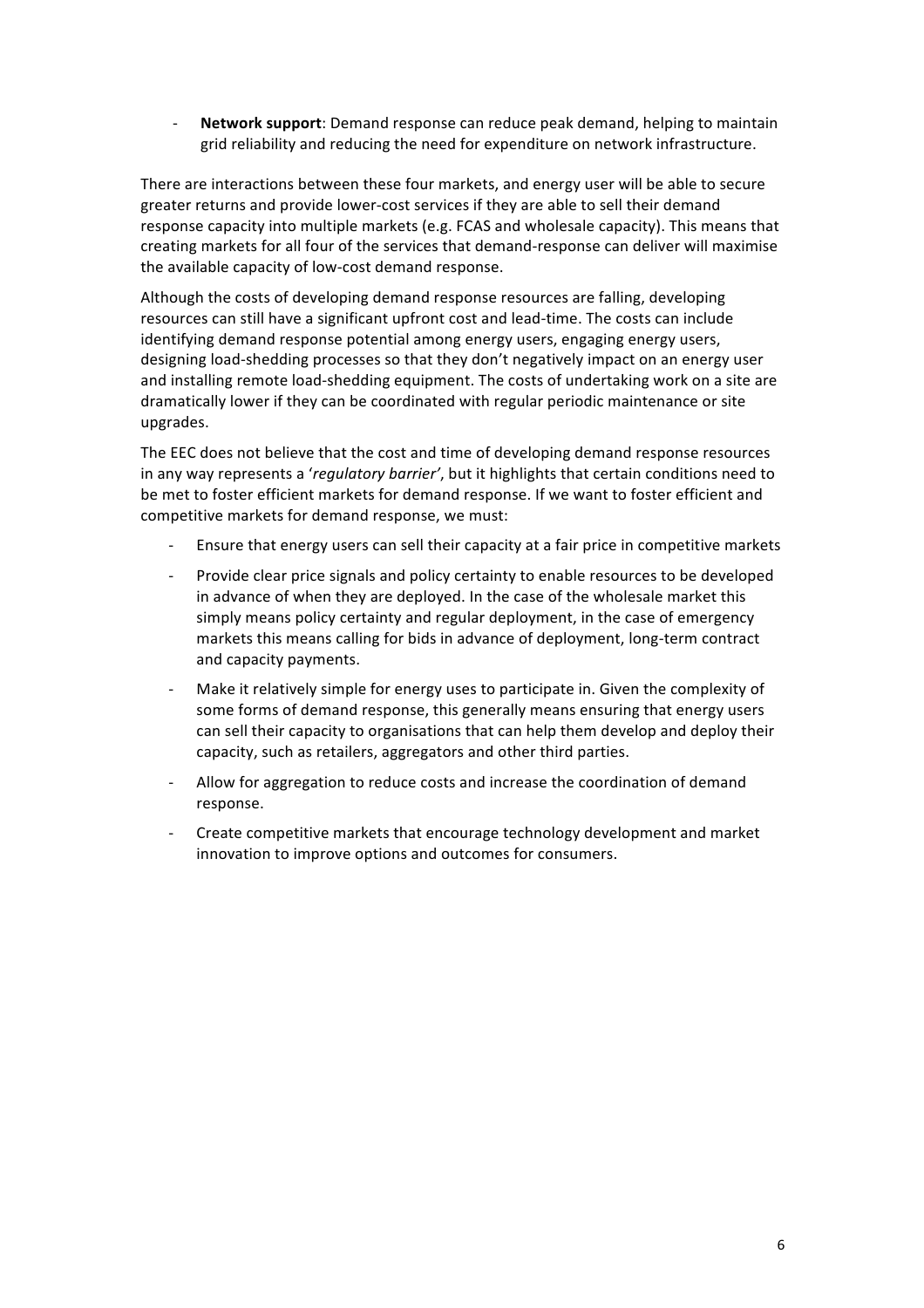### **1.2 Sub-optimal levels of demand response in the NEM**

While there is no comprehensive estimate of the level of demand response occurring in the NEM, all the evidence indicates that the level of demand response is well below the economic potential.

In terms of 'contracted' demand response, estimates produced by the AEMC and AEMO suggest that demand response contracted to retailers and AEMO makes up much less than 2 per cent of the capacity in the NEM, compared to around 10 per cent contracted demand response in well-functioning overseas energy markets, such as the PJM in the United States.

In terms of 'uncontracted' demand response, there are no firm estimates of the level of demand response, but all the indicators point to a level of uncontracted demand response that is limited and well below the economic potential. The vast majority of energy users aren't exposed to the wholesale electricity price and don't face incentives to undertake optimal levels of demand response. Any suggestion that they would somehow undertake efficient levels of demand response in the absence of a price signal is nonsensical. Based on conversations that our members have with sites that are exposed to wholesale electricity prices, we know that some undertake reasonable levels of demand response but many undertake only very limited demand response.

Therefore, there is no basis in either logic or fact for claims that there might be a huge volume of 'hidden' demand response that is delivering optimum levels of demand response in the NEM. It is clear that the level of demand response in the NEM is well below the economic potential.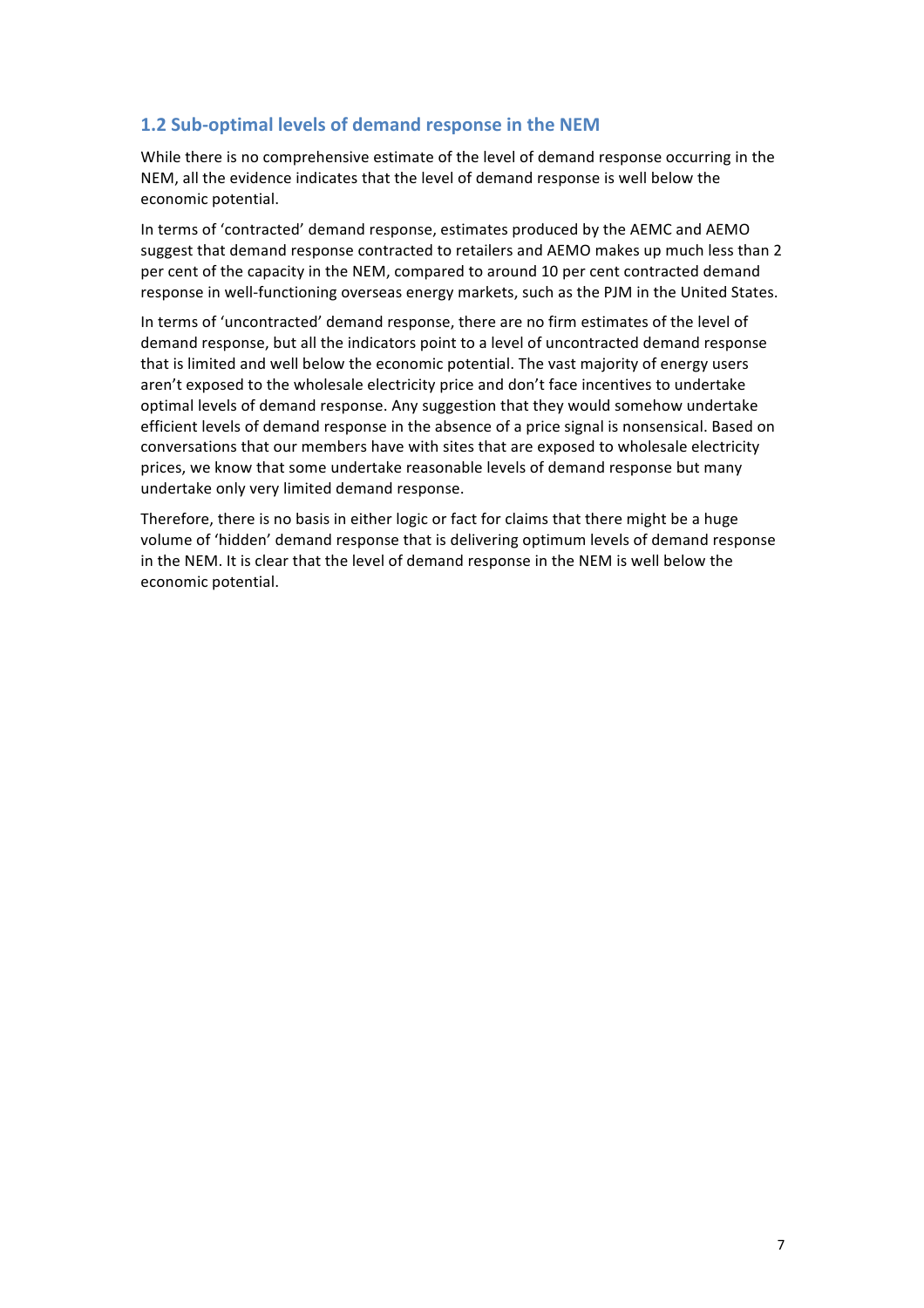# **2. Wholesale Demand Response**

Unlocking the potential for wholesale demand response in the NEM will significantly increase both reliability and affordability of electricity. Increased demand response will raise the volume of low-cost dispatchable capacity, giving consumers more control, increasing competition and displacing the dispatch of more expensive forms of capacity.

### **2.1 Benefits of increasing wholesale demand response**

Increased participation of demand response in the wholesale electricity market would deliver significant benefits to energy consumers through multiple routes:

- Demand response by individual energy consumers will maximise those energy consumers' utility by reducing their consumption of electricity during periods when the price of energy exceeds the utility of energy consumption;
- Deployment of demand response will benefit all energy consumers by substituting for the use of higher-cost forms of capacity and therefore lowering energy prices. Including demand response in the PJM is estimated to have reduced total consumer costs for capacity by up to USD 12 billion in a single auction period;<sup>2</sup> and
- The potential deployment of demand response (whether it is deployed or not) will increase competition in the wholesale market and reduce the potential for generators to exploit their market power during periods of tight supply-demand balance, resulting in greater economic efficiency and lower prices for consumers.

Expanding on this last point, there are currently many periods when only a small number of generators are able to offer additional supply into the market, which results in exploitation of market power and very high wholesale prices. Increasing the number of participants in the wholesale market would significantly increase competition and reduce the potential for generators to 'game' the market through inappropriate bidding practices.

If consumers are able to offer demand response into the wholesale market – directly or via third parties - it should lead to the price-setting generator bidding in capacity just below the price that they expect various tranches of demand-response to be dispatched. This might mean, for example, that a gas-fired generator would bid in at \$2,000 per MWh, rather than \$14,000 per MWh. Generators could still gain high prices for their output if a region's demand-response capacity is fully deployed, meaning that the market would only deliver a strong signal for investment in expensive forms of dispatchable capacity if it is actually required.

In 2015 the Australian Government commissioned Oakley Greenwood to model the costs and benefits of a wholesale demand response mechanism. Oakley Greenwood used AEMO projections that assumed that there would be excess deployable capacity in the NEM for the next decade. This projection has proven to be incorrect. As a result, the modelling substantially underestimated the potential benefits of a demand response mechanism. Nevertheless, Oakley Greenwood still recommended the introduction of a mechanism to facilitate demand response on the basis that it would increase competition, give consumers more choice and reduce the ability for generators to exploit their market power.

l

<sup>&</sup>lt;sup>2</sup> International Energy Agency 2017 Market Based Instruments for Energy Efficiency, IEA, Paris page 33.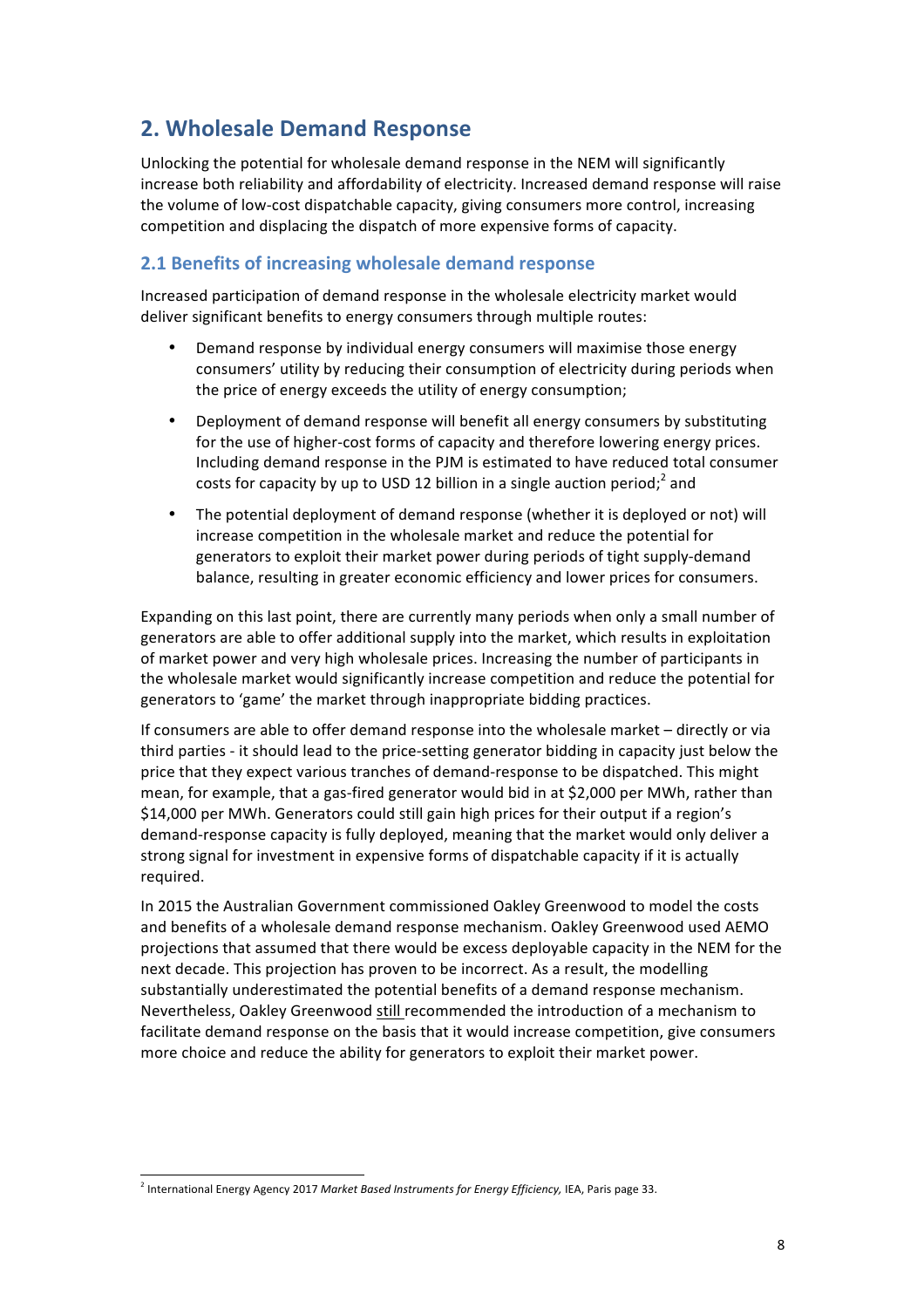#### **2.2 Barriers to demand response in the wholesale market**

The EEC agrees with the conclusion in the AEMC's Reliability Frameworks' Report that the main factor impeding the development of wholesale demand response is the complexity faced by most consumers in selling their wholesale demand response capacity to anyone except their electricity retailer. The Report correctly states that demand response can currently only effectively 'participate' in the wholesale energy market through three routes:

- Large energy users that are fully exposed to the wholesale energy price reduce their energy use without any engagement with other market participants. It should be noted that most energy users are not allowed to buy energy directly from the wholesale energy market;
- Energy users agree with an energy retailer to face full pass-through of wholesale electricity prices. While large energy users are increasingly taking this option, this still represents just a fraction of energy users; and
- Energy users have an agreement with their energy retailer that provides a genuine incentive to reduce their demand during periods of high wholesale energy prices. It should be noted that, even where retailers offer customers incentives to undertake demand response, many do not offer incentives that genuinely reflect the benefits of demand response during periods of high wholesale energy prices, leading to suboptimal deployment of demand-response.

Any energy user can currently physically reduce their demand or engage a third-party expert to help them find and deploy their demand-response capacity. However, unless the energy user is exposed to the wholesale electricity price, neither they nor any third-party can capture the value of wholesale demand response without a contract with their energy retailer. This reduces the uptake of wholesale demand response.

While the NER do not explicitly mandate the bundling of demand response and retail supply nor completely prevent the deployment of demand response, the NER create a market in which it is extremely difficult for most energy consumers to gain value from or sell their demand response capacity without the agreement of their retailer.

Making it harder for energy consumers to gain value from their demand response capacity, or sell it to anyone but their retailer, has a number of negative outcomes:

- Reducing the competitiveness and efficiency of both the market for demand response capacity and the market for retail supply.
- Increasing the complexity for consumers to partner with demand side providers to sell their demand response capacity to other markets, such as frequency control, network services and emergency demand response.
- Vertical integration between retail supply and generation means that some retailers may face incentives to suppress demand response by their customers.

There are many advantages to bundling energy retail and demand-response services together, and several members of the EEC are retailers that offer their clients exceptional value through combining these services. However, this does not negate the need to ensure that there's a competitive market for demand response that can be linked to the markets for other demand response services.

Developing an open, competitive market for demand response will likely lead to more retailers offering their customers attractive demand response services or incentive payments, either directly or through a third-party provider. This is similar to the way that the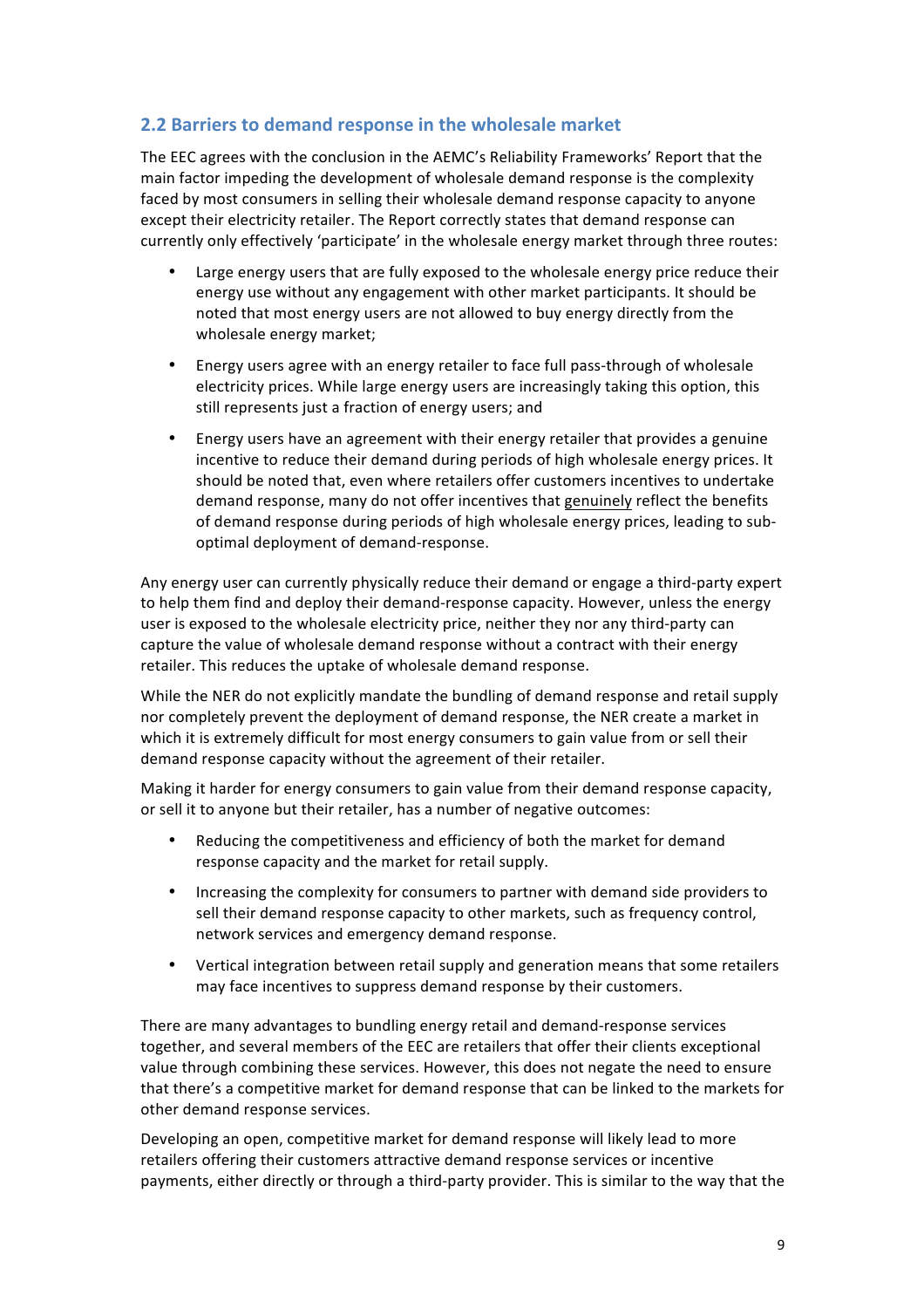wholesale electricity market has encouraged the development of a more efficient electricity market (including bilateral contracts), despite direct purchases from the wholesale electricity market accounting for just a fraction of electricity sales.

The challenges under the current NER of separating retail supply and demand response services reduces the efficiency of each market. It is similar to requiring car purchasers to buy insurance from their car's manufacturer and expecting that this would lead to a competitive market for car insurance. While some energy retailers have good knowledge, processes or partnerships to run effective demand-response programs, many lack them. Forcing energy consumers to make even more complex trade-offs in their choice of retailer than they need to will lead to sub-optimal outcomes.

In addition, the barriers to the separation of retail supply and demand response make it harder for consumers to develop an economic demand response capacity, and make it harder for retailers and third parties to develop attractive products and services. Many consumers will only be able to undertake their optimum level of demand response if they are selling their capacity into multiple markets. Forcible bundling not only makes it more complex to sell into multiple markets, but it also suppresses wholesale demand response, which will have a knock on effect of suppressing demand response in other markets.

In addition, vertical integration may create an incentive for some gentailers to suppress demand response in the energy market, including demand response by their own customers.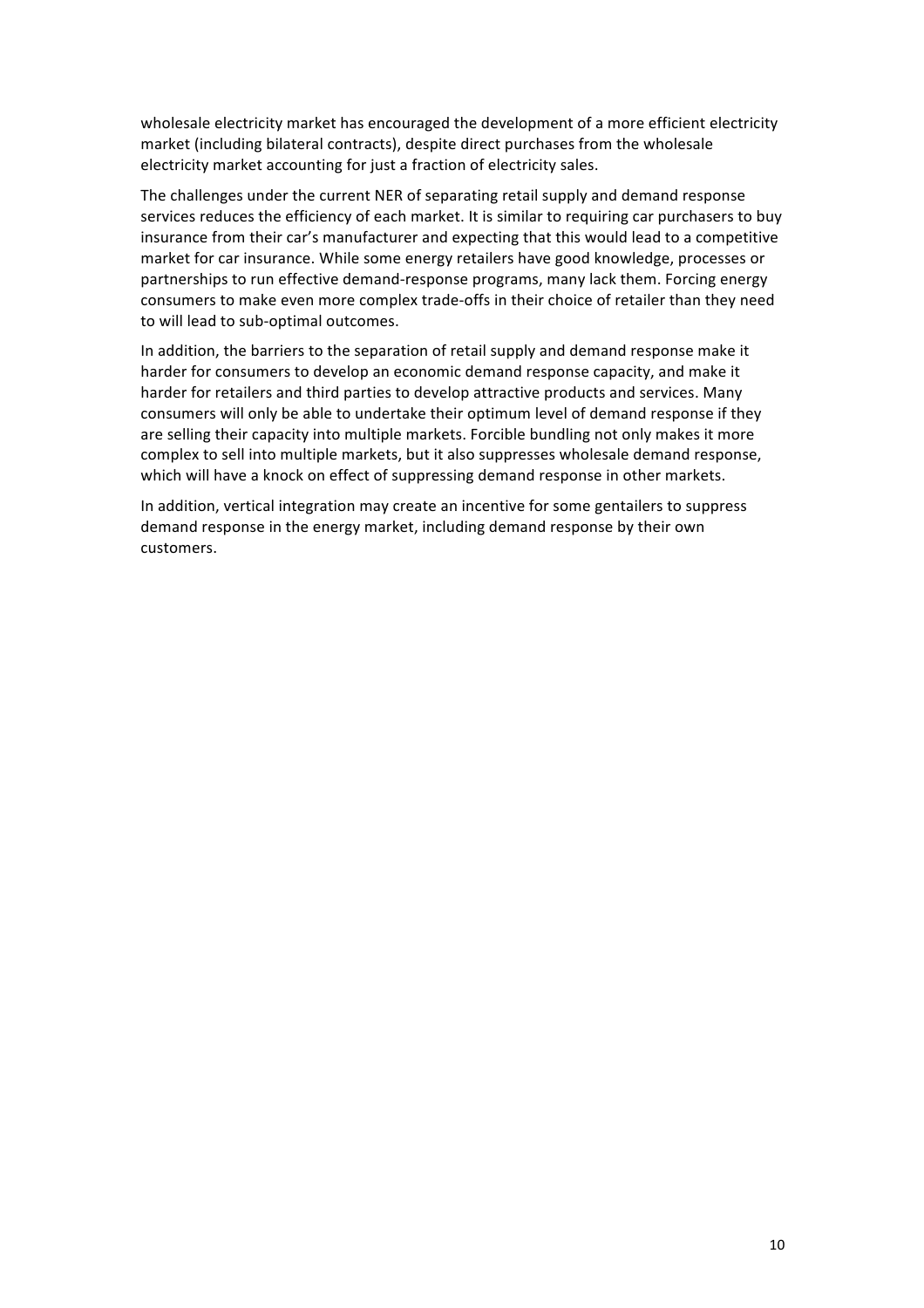### **2.3 Principles and design**

A mechanism to facilitate demand response in wholesale markets should follow the following principles:

- A customer's right to provide demand response. Most energy users are currently unable to capture a fair fraction of the value of any wholesale demand response. All energy users should have the right to negotiate to provide wholesale demand response on reasonable terms without being required to change energy retailers.
- **Separation of demand response from electricity retail services.** The AEMC should design the rules and frameworks so that consumers can sell their demand response capacity to a third party. This will create competitive markets that will encourage innovation and provision of demand response services to consumers at lowest cost.
- Recognition that demand-response facilitation and aggregation are services. Energy users often require experts to locate and unlock demand response flexibility within their facilities. They may also need experts to aggregate their demand response capacity with other users to create a portfolio that meets the specifications required by market participants. For example, individual homes would be unable to provide guaranteed demand response capacity in sufficient volume to address network constraints, but a network or third-party providers could combine multiple homes into firm capacity. In order to engage with an expert, an energy user would need to be able to capture part of the value of their demand response and transfer part to this value to the provider.
- **Effective baseline system.** An effective baseline system will be required to determine the quantum of demand response delivered in order to separate demand response from electricity retail services. Some parties (mainly generators that stand to lose from the increase of competition in the wholesale energy market) have stated that there is a risk that a demand-response system could be gamed to artificially inflate demand response. However, decades of overseas experience in demand response have lead to the development of effective methods for determining quanta of demand response. In order to game these systems, an energy user would need to inflate their energy use for large periods of time on the chance of a small reward for demand response. Any energy user that attempted to do this would make a huge loss. Therefore, if the appropriate protocols are followed, the potential for gaming should be negligible.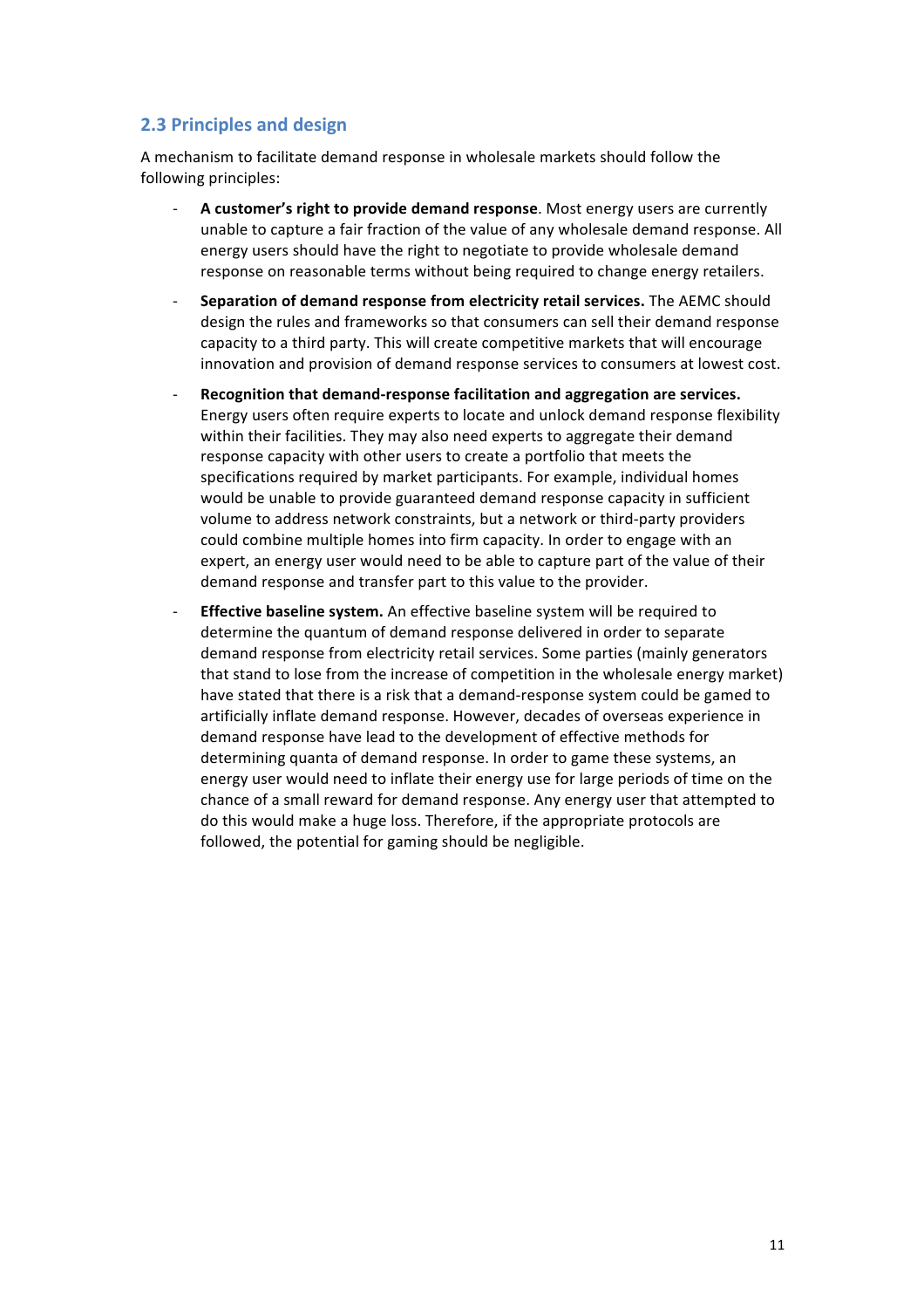# **3. Demand Response Mechanism**

### **3.1 Model for a Demand Response Mechanism**

The EEC strongly supports a model for a demand response mechanism (DRM) based on key elements of the Rule Change proposals by the South Australian Government and by PIAC, TEC and TAI. This model involves:

- An energy consumer can transfer the value of wholesale demand response from their Financially Responsible Market Participant (FRMP) (i.e. electricity retailer) to a demand response service provider (DRSP), who may be the customer or a third party service provider engaged by the customer.
- DRSPs could submit demand response bids into the wholesale market
- Demand response offers would be scheduled in a manner similar to bids submitted by generators. However, the EEC strongly argues that DRSPs' bids can be comprised of either individual sites or portfolios of sites  $-$  if the bids are comprised of portfolios, the scheduling would apply to the portfolio, rather than individual sites that form part of the portfolio. For example, if a demand response aggregator had a portfolio of 100 sites and could bid in 100MWh of demand response, but bid in just 5MWh of demand response, the demand response aggregator would have obligations around 5MWh of scheduled demand response. The only obligations on individual sites within that portfolio should come from negotiations between the energy user and the demand response aggregator.
- The DRSP would be exposed to the spot price for the difference between a baseline level of consumption estimated to have occured were it not for the demand response, and the actual level of consumption. The FRMP would be settled in the wholesale market at the spot price for the baseline level of consumption. This would allow the value of the wholesale demand response to accrue to the DRSP without the involvement of the retailer.
- The DRSP would earn the spot price from the wholesale market for the reduction in energy demand by its participating customers and would pay customers for the value of their demand reduction based on agreed commercial arrangements.
- All retail energy customers would be free to participate in this mechanism.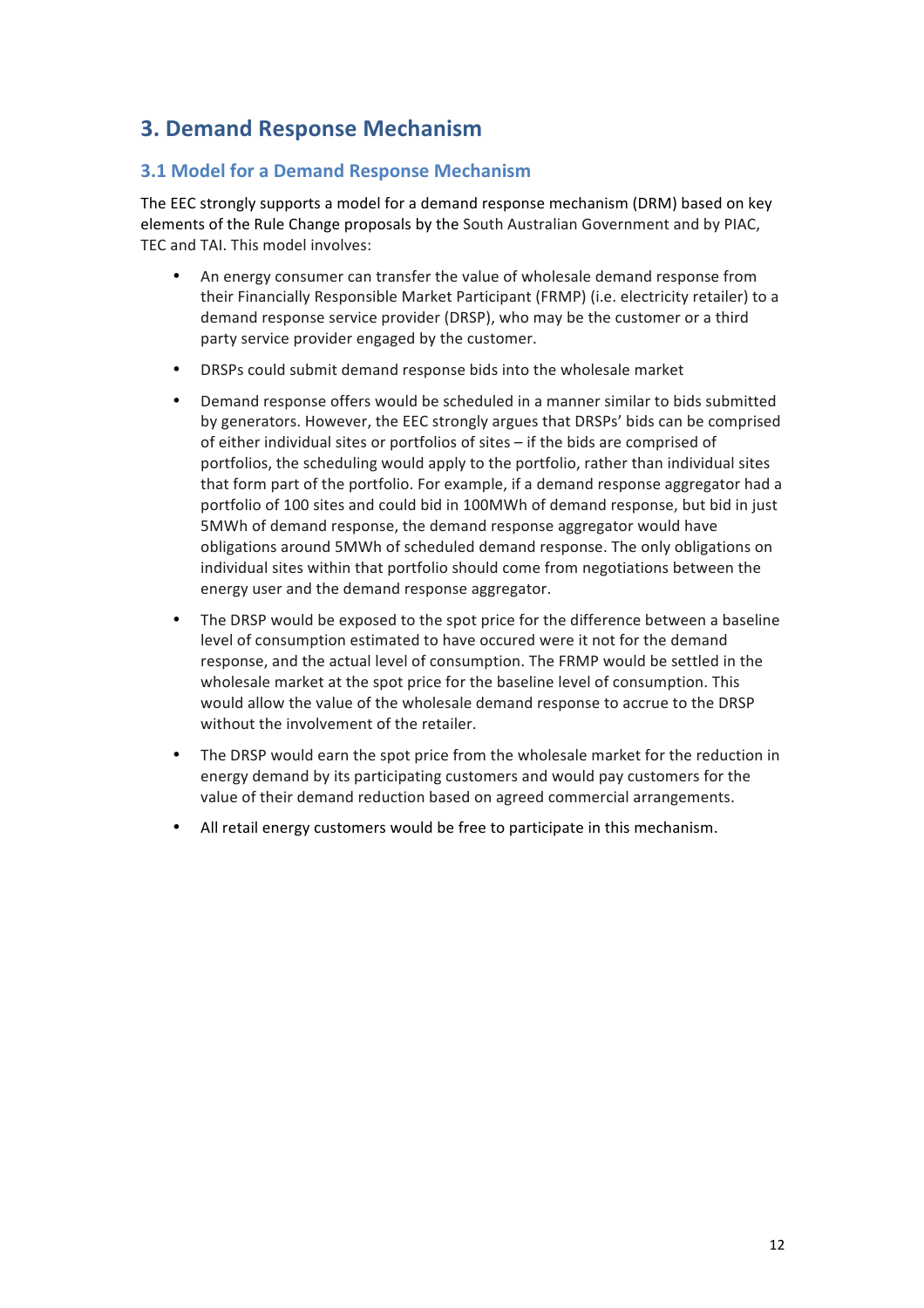### **3.1 Benefits and Costs of a Demand Response Mechanism**

This mechanism would deliver significant benefits by facilitating a rapid expansion in the level of demand response, potentially reducing costs for energy consumers by billions of dollars over the coming decade.

The benefits of introducing a DRM would vastly outweigh the modest costs of implementing the DRM. The AEMC quotes a frankly ridiculous estimate that implementing a DRM could entail retailer system upgrade costs of up to \$112 million over ten years. The total cost to all retailers of system upgrades for a DRM is likely to be well under \$10 million and the figure of \$112 million has been extensively debunked – this figure is not only ludicrous, but the reasons for its inaccuracy are well-known. The absence of a plausible cost-estimate of implementing the DRM does not permit the use of implausible figures - rather it implies that the AEMC should develop a plausible cost estimate.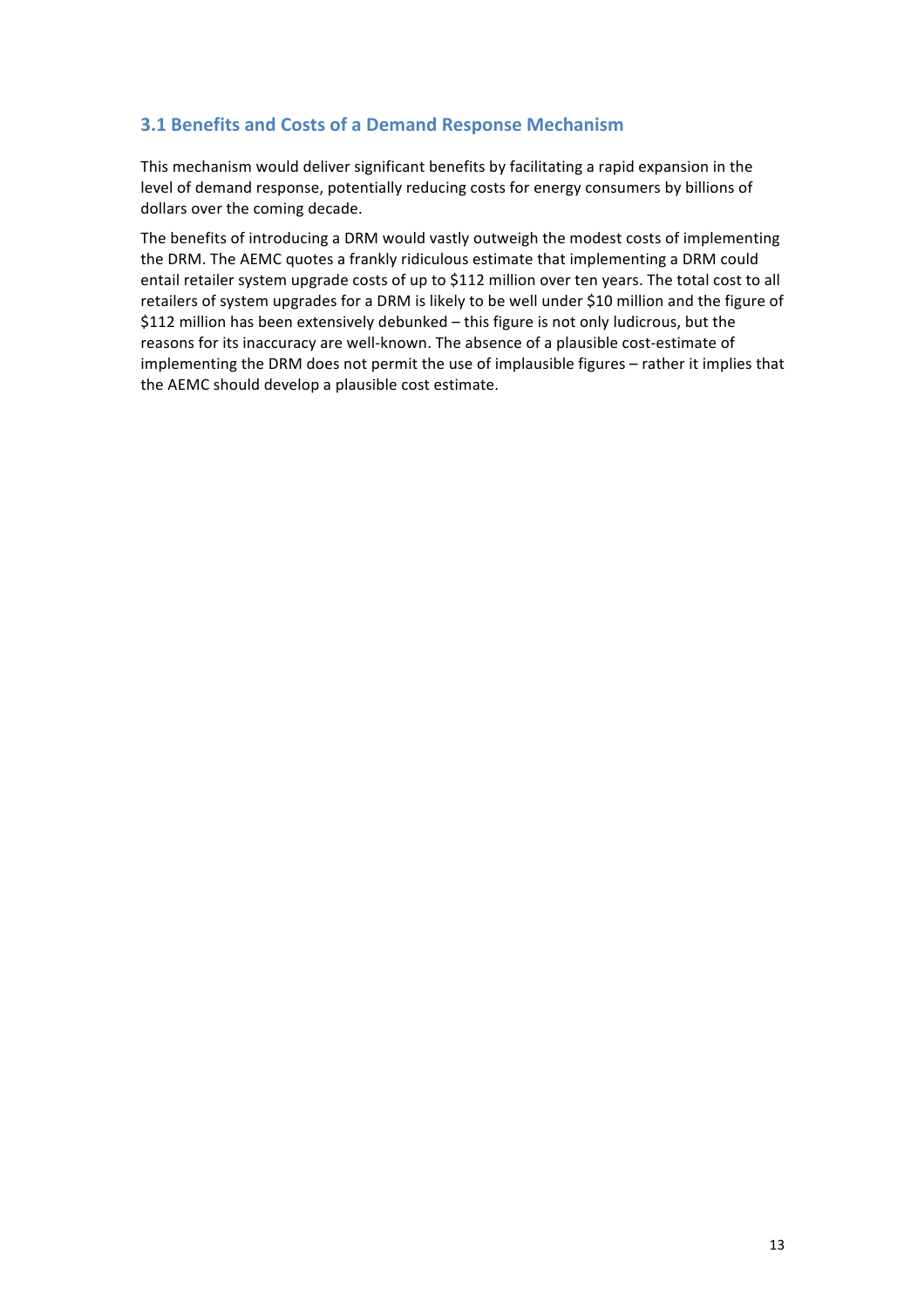# **4. Transitional Market for Demand Response**

The EEC also supports further consideration of the South Australian Government's proposal to a transitional, separate market for demand response prior to the implementation of a wholesale demand response mechanism. The EEC can believes that there is merit in developing a detailed design for this proposal, which would enable the AEMC, EEC and others to properly consider the pros and cons of this model.

A transitional market for demand response has the potential benefit of allowing the rapid development and deployment of a market for wholesale demand response outside the wholesale energy market, which would enable issues such as baselining to be further refined prior to opening up the wholesale energy market to large quantities of demand response. However, there is the risk that developing a transitional market for demand response could delay the development of the full DRM.

The pros and cons of a transitional market for demand response cannot be properly estimated until a detailed model has been developed.